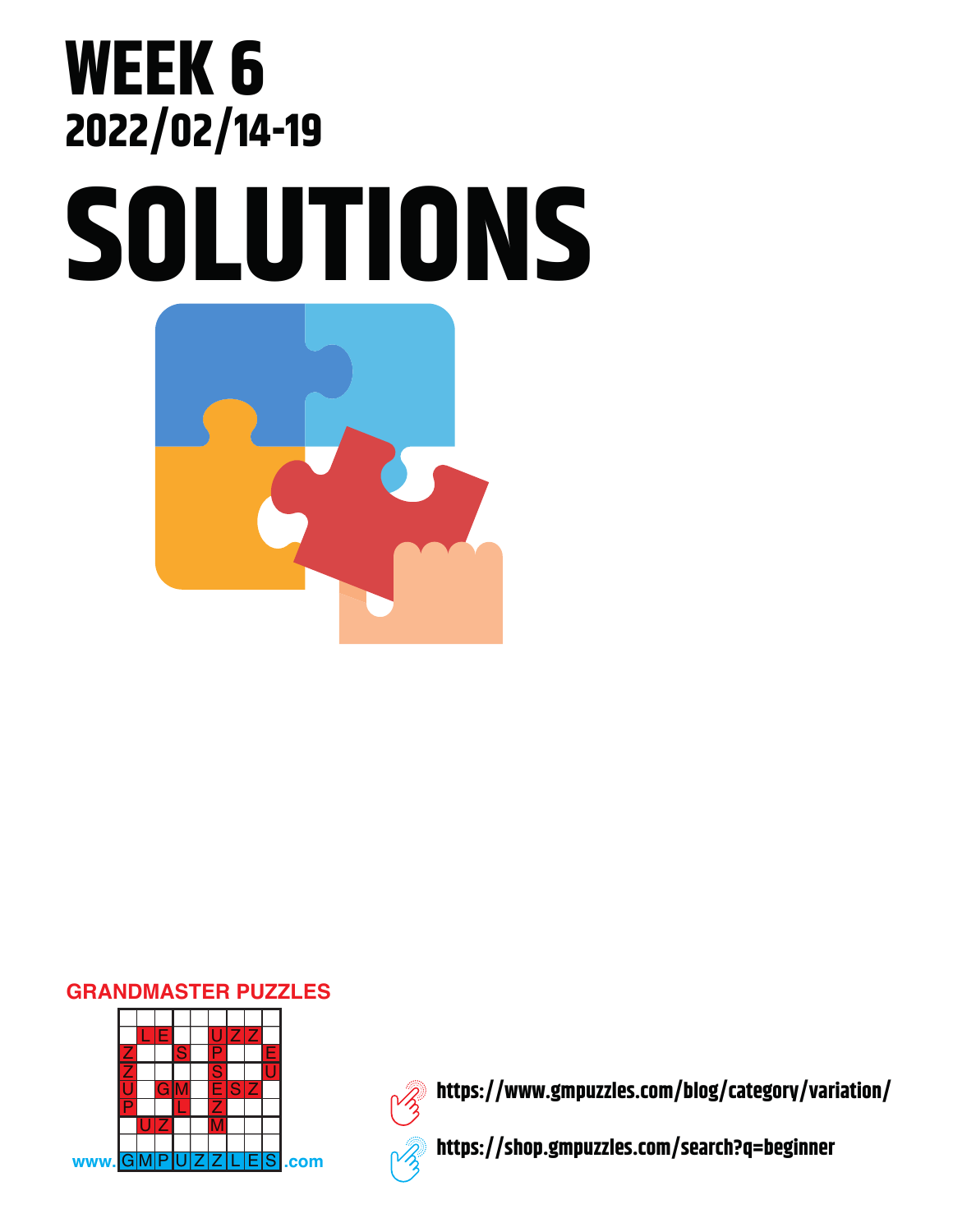Yajilin by Serkan Yürekli

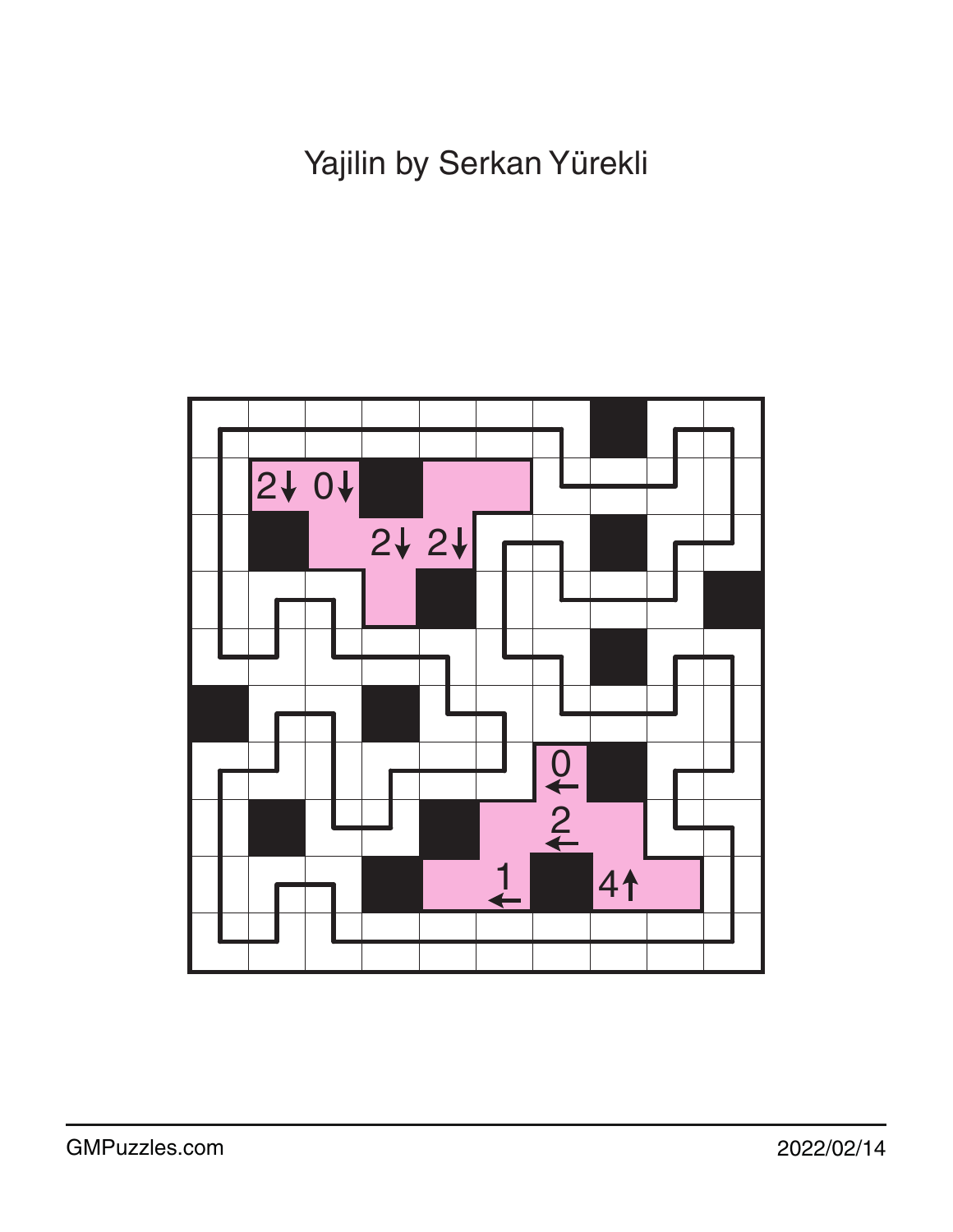Fillomino by Grant Fikes

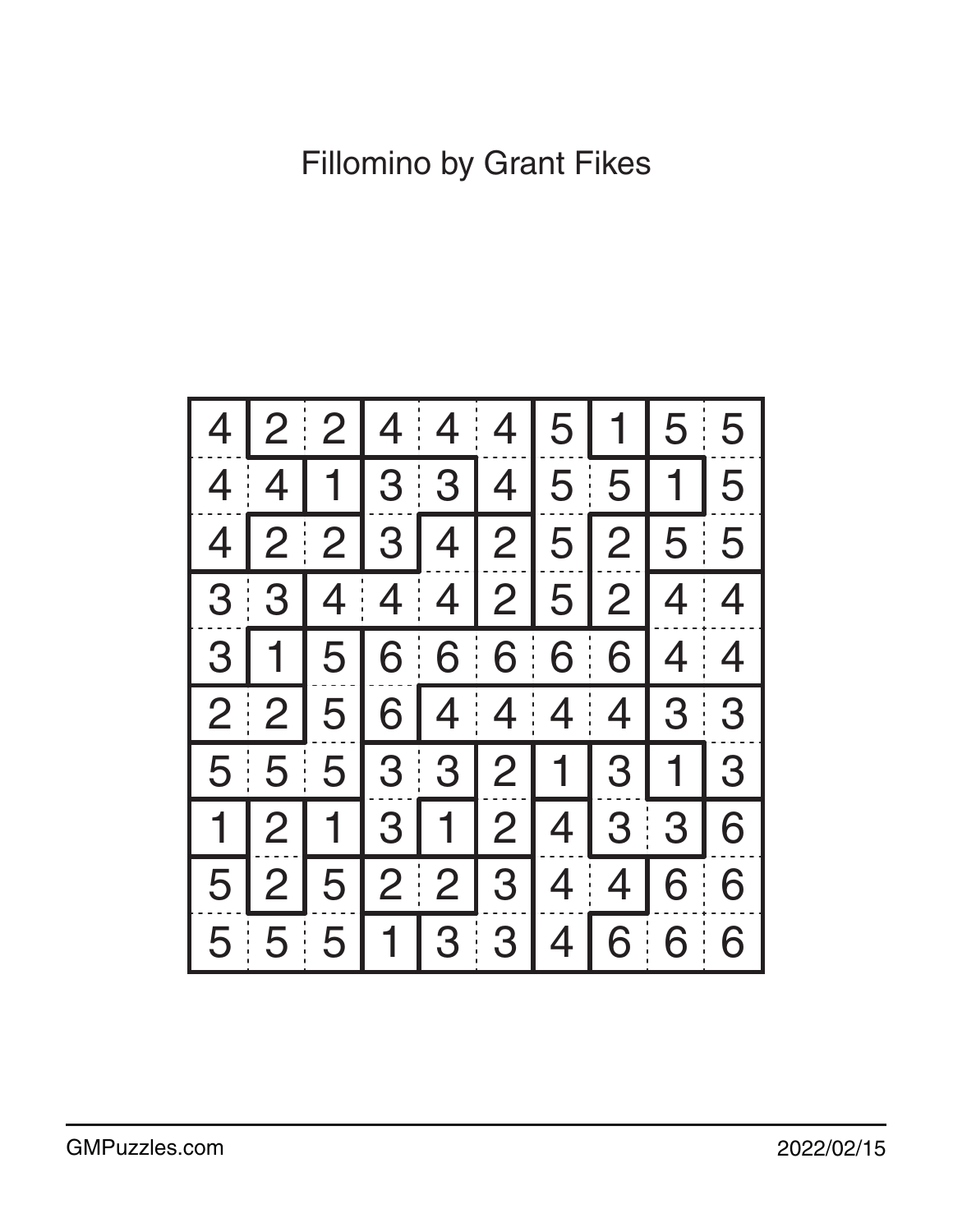## Star Battle by Ashish Kumar

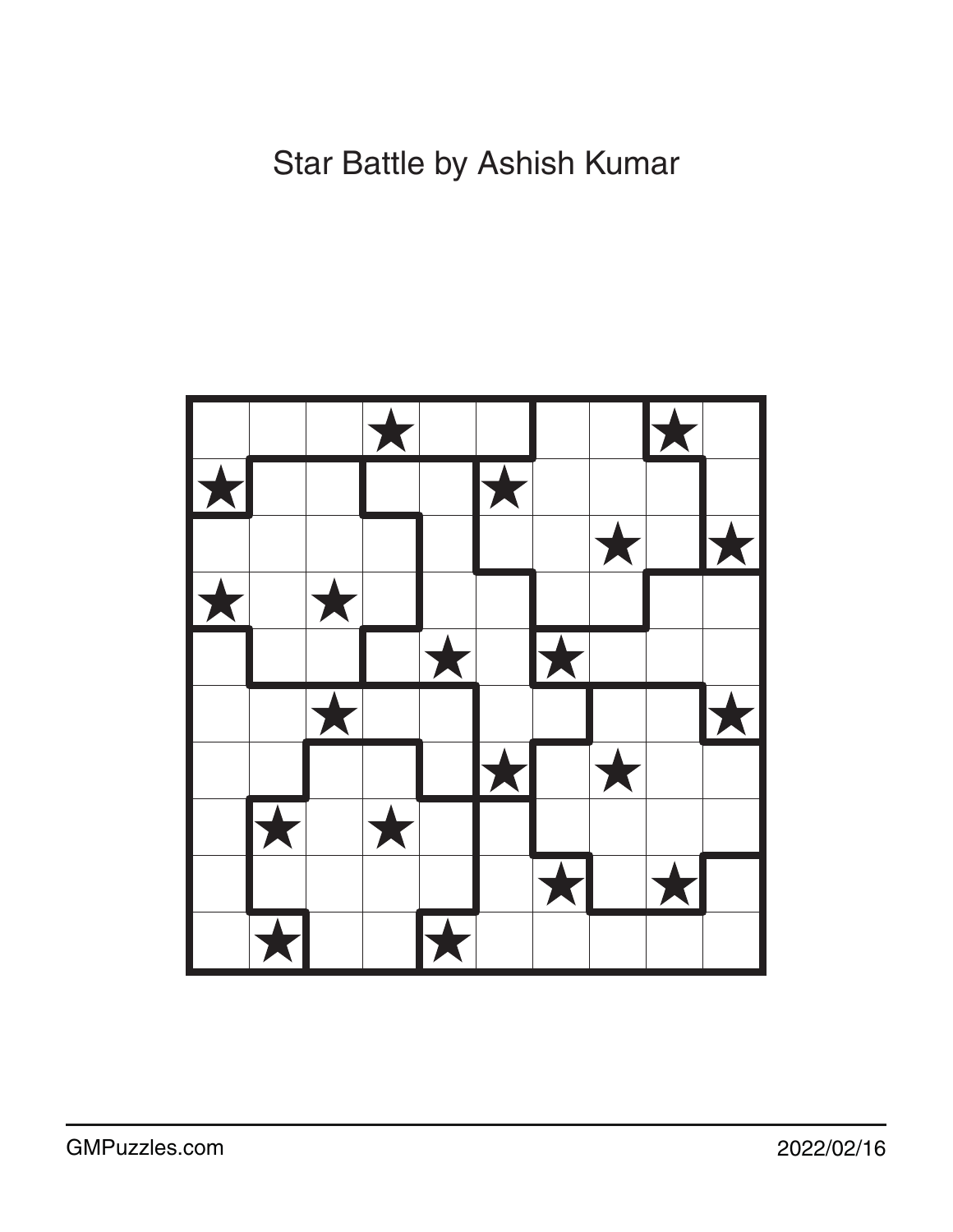Tapa by JinHoo Ahn

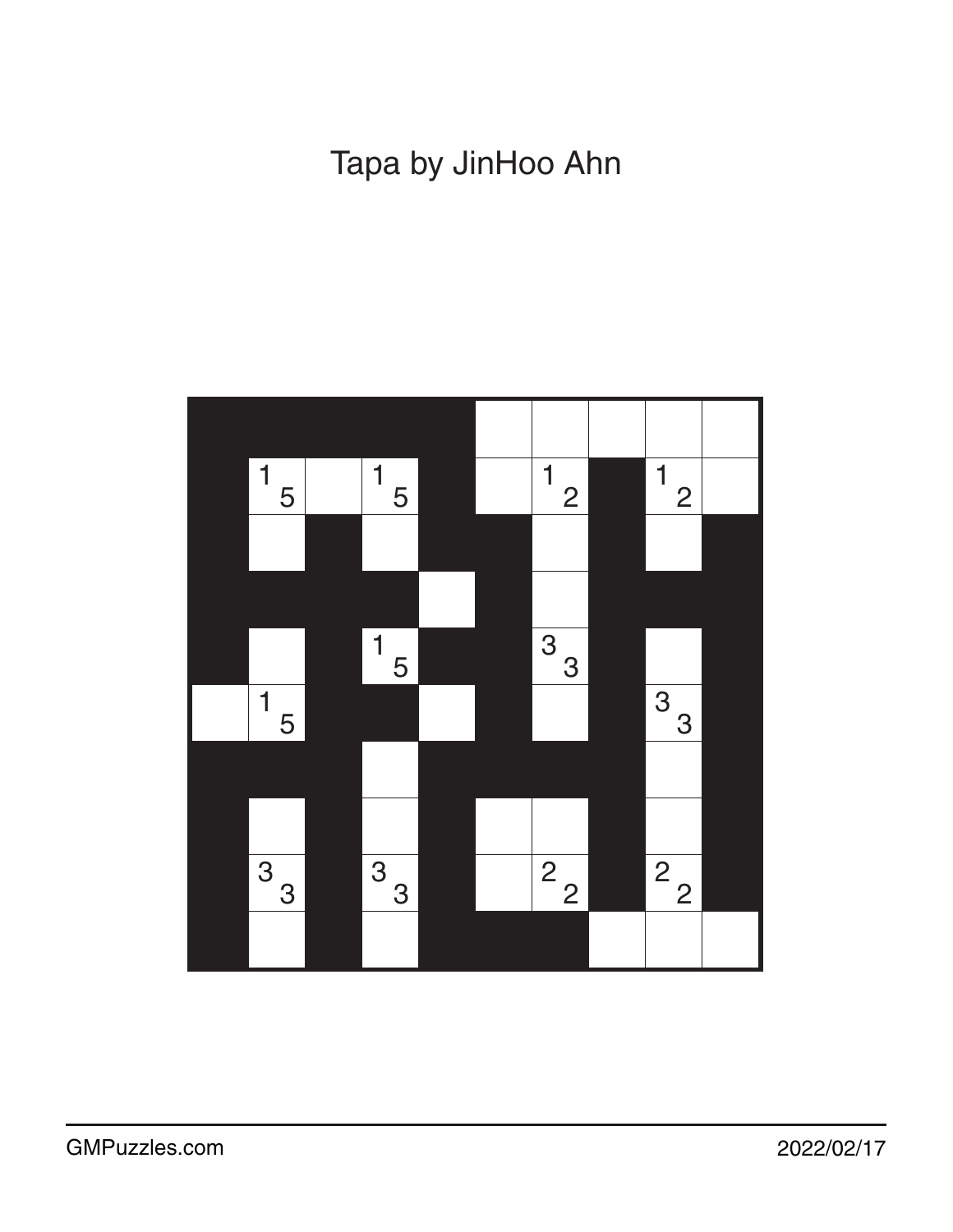